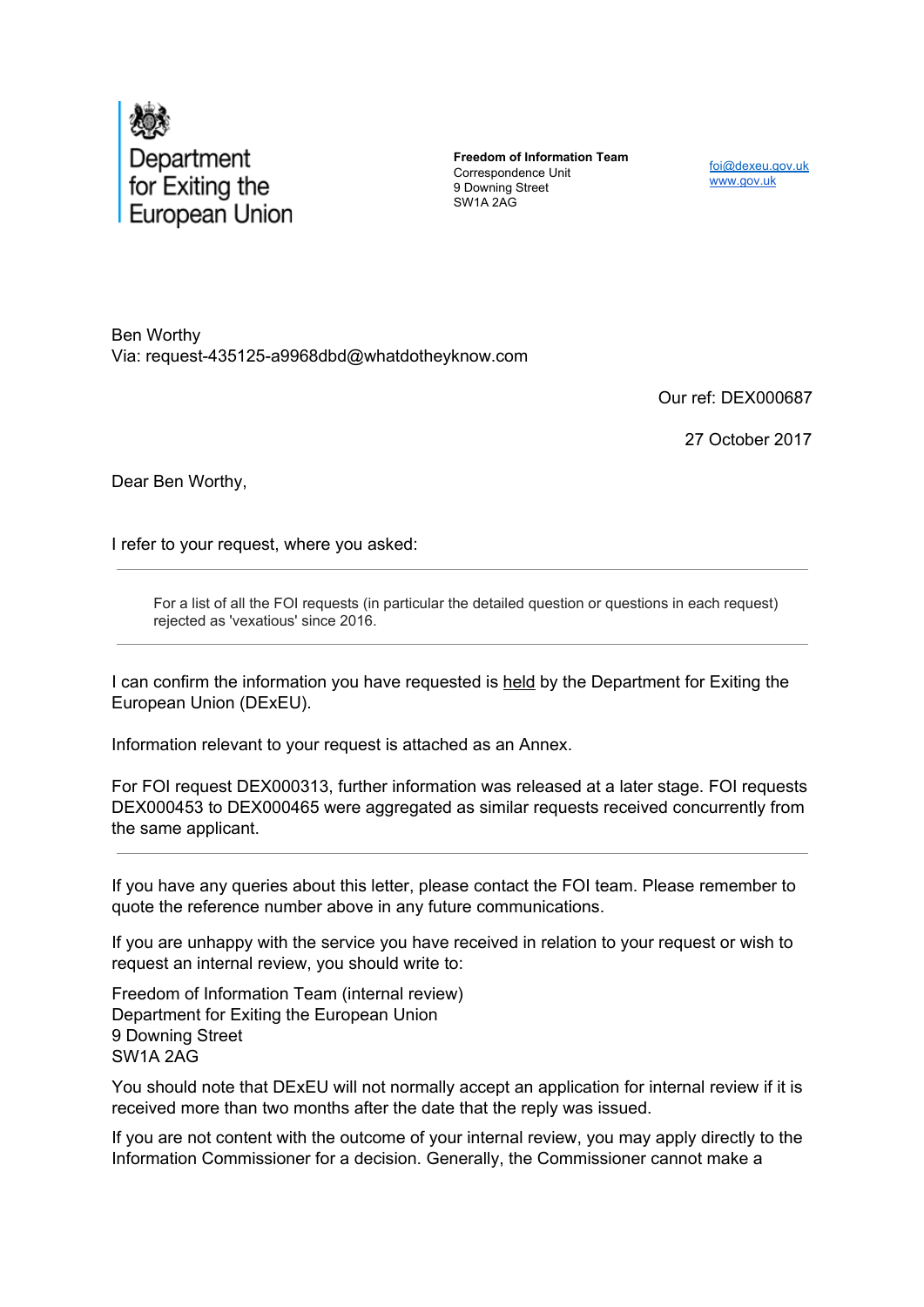decision unless you have exhausted the complaints procedure provided by DExEU. The Information Commissioner can be contacted at:

The Information Commissioner's Office **Wilmslow Cheshire** SK9 5AF

Yours faithfully

**Freedom of Information Team, DExEU.**